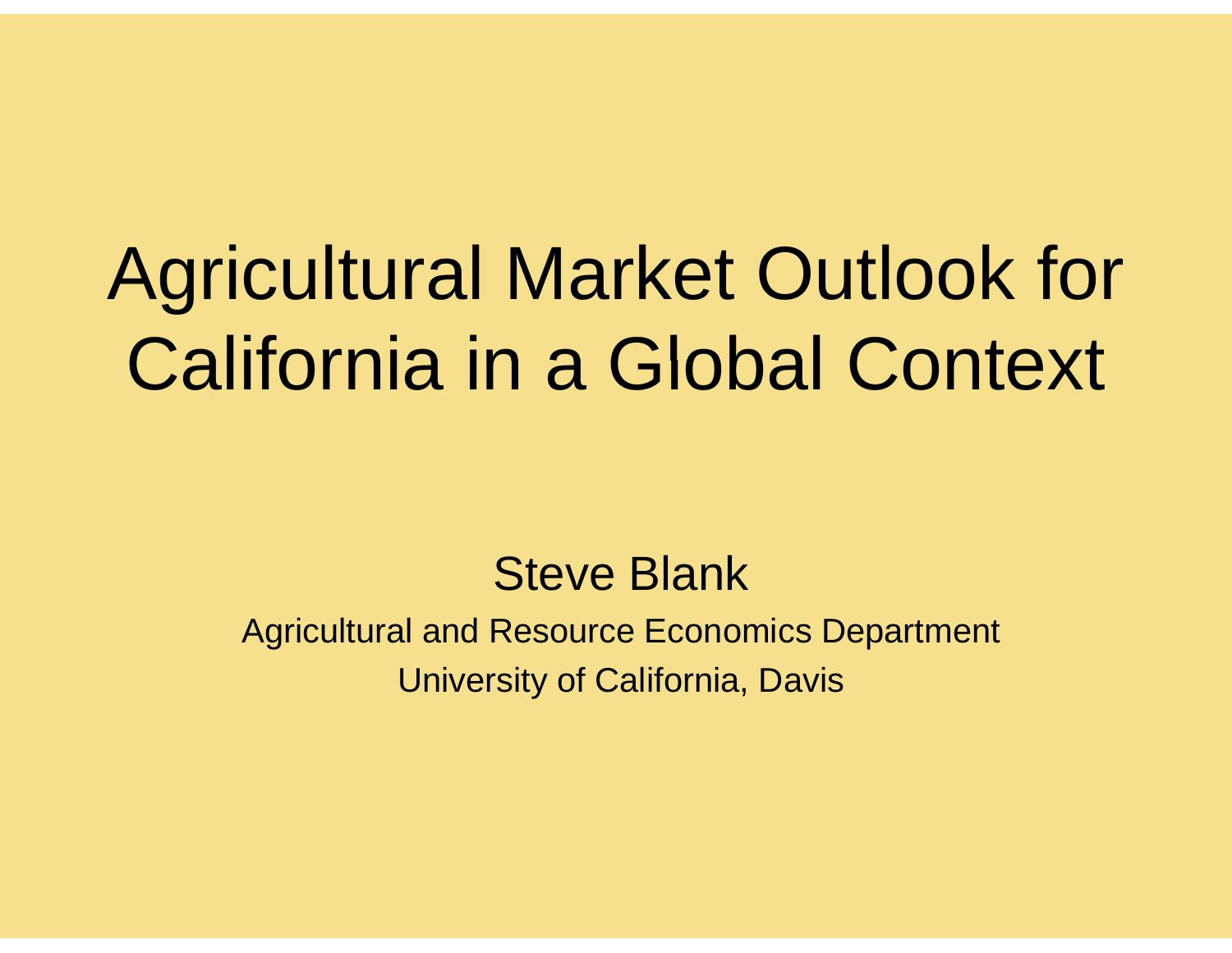## Agricultural market drivers?

## Supply was main factor until 2002 when ...

Demand factors changed the world.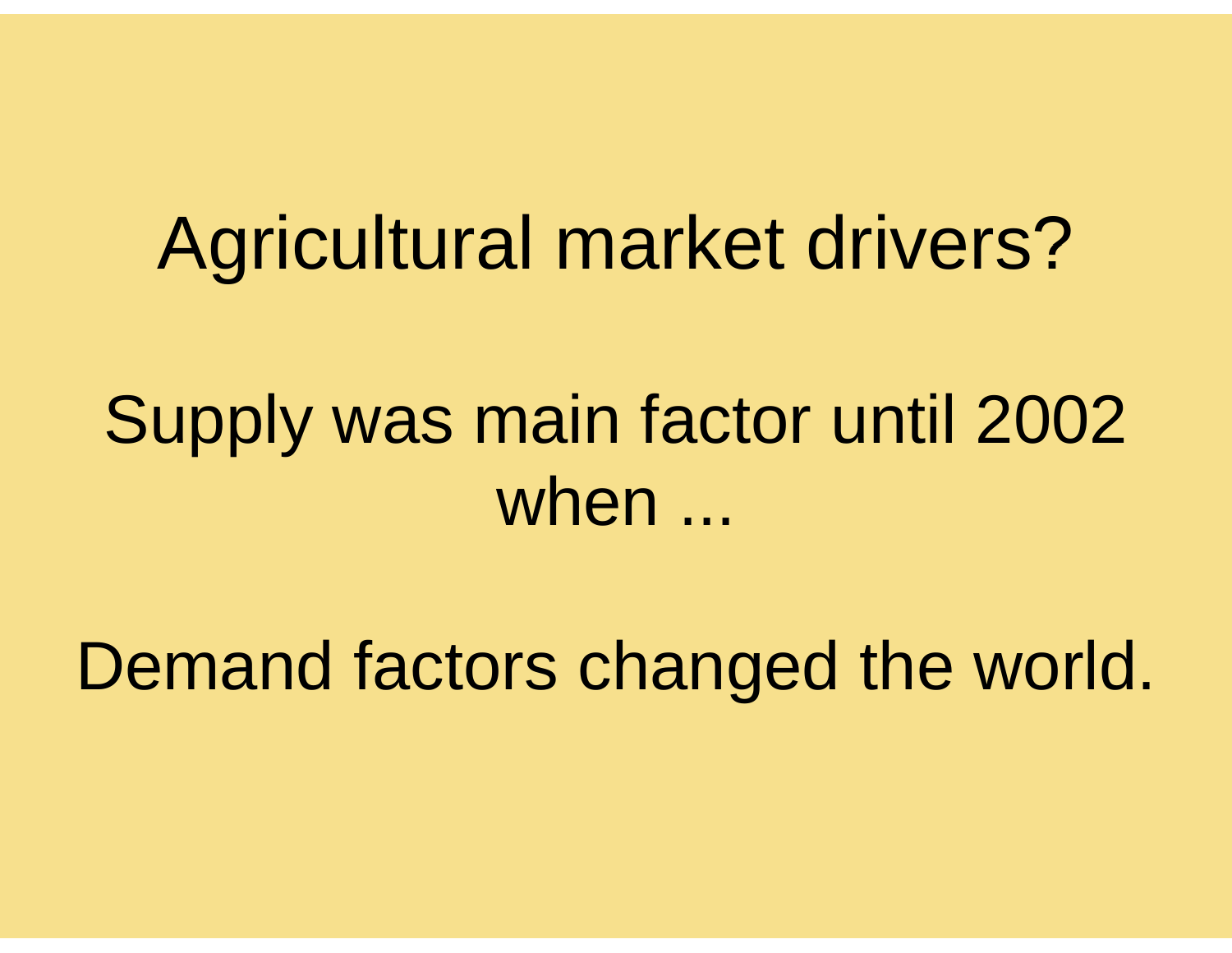

Advances in...

- \* **production** create the need for global markets
- \* storage expand the amount of time before spoilage
- \* **transportation** expand the geographic size of a market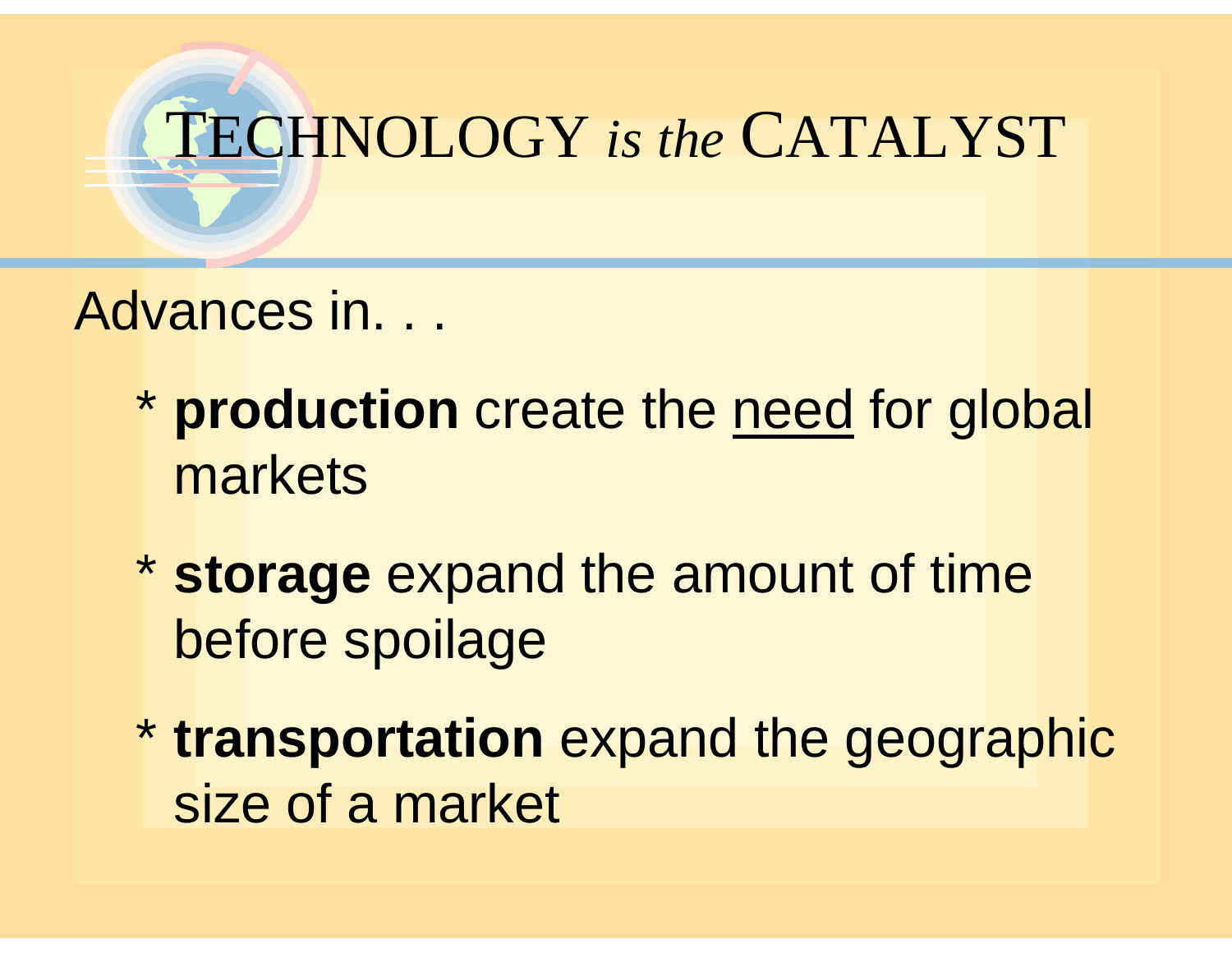# GLOBALIZATION *and* COMMODITY MARKET PRICES

Globalization of markets affects the profitability of commodity production, which affects the composition of those markets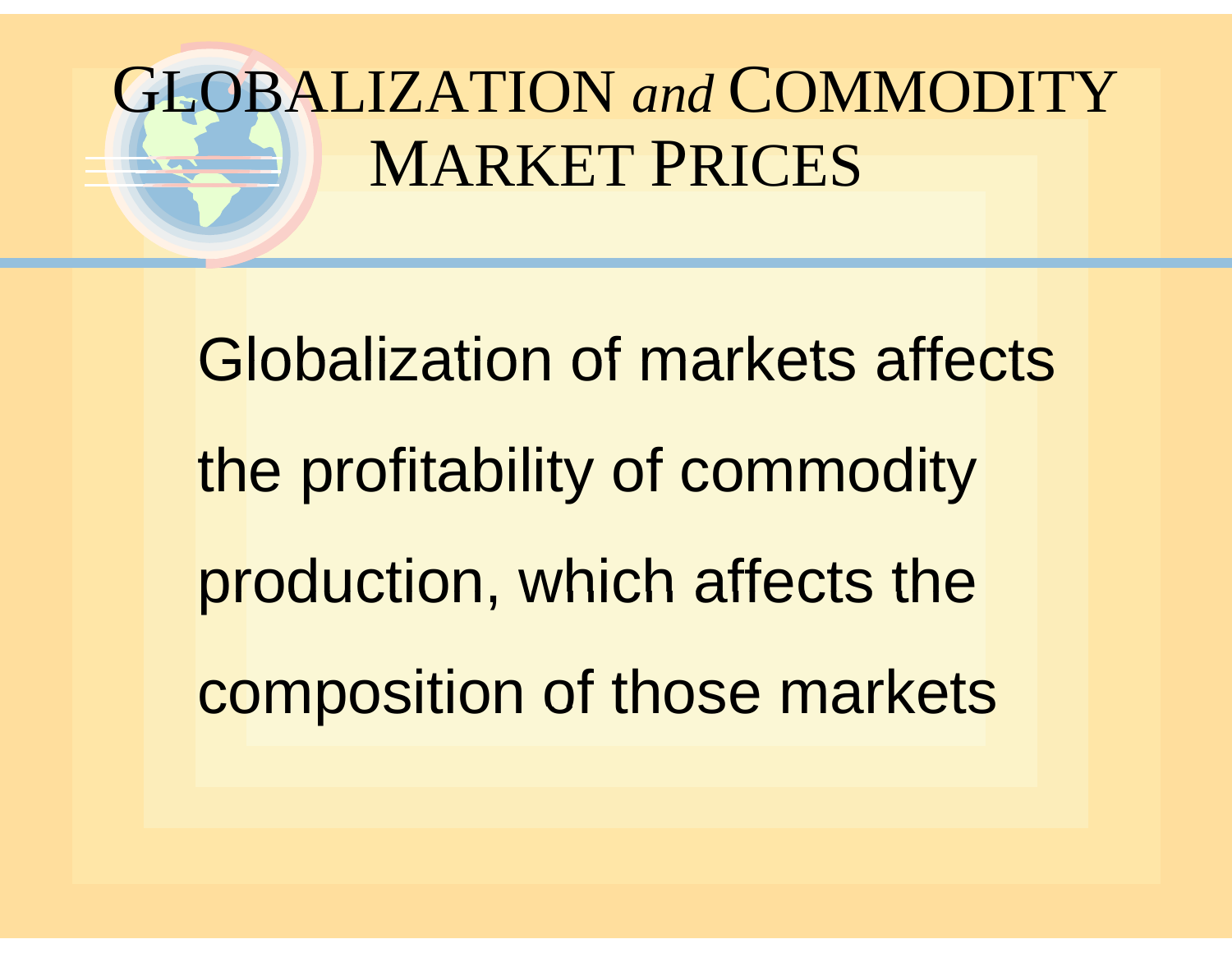

- \* Gross profit margin averaged 2 to 3% over the 1975-2005 period, higher recently.
- \* 90% of U.S. farm operators households' income comes from off-farm sources.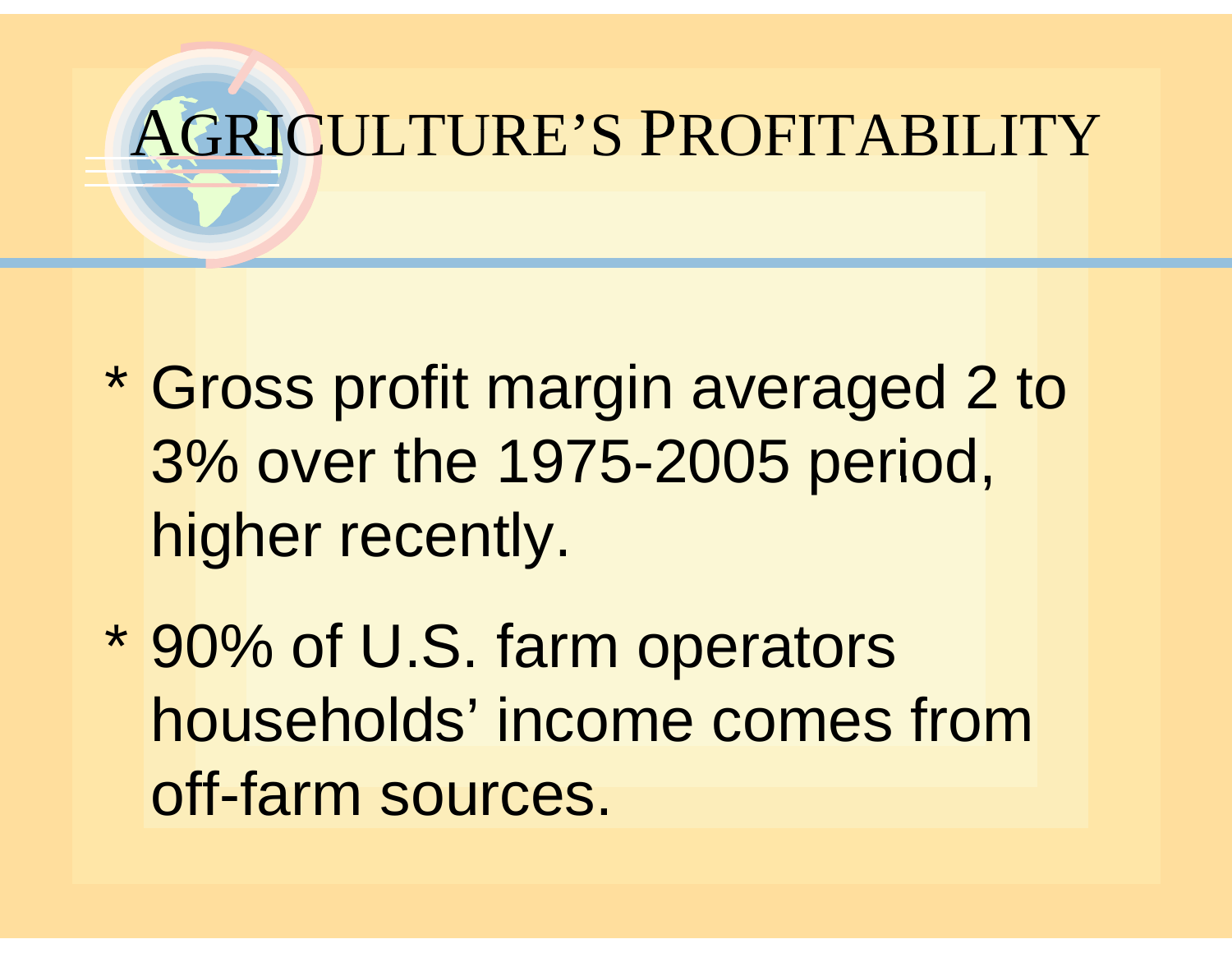

### ... is "moving up the Farming Food Chain"

... thus becoming more risky and needing more \$/acre for higher value crops.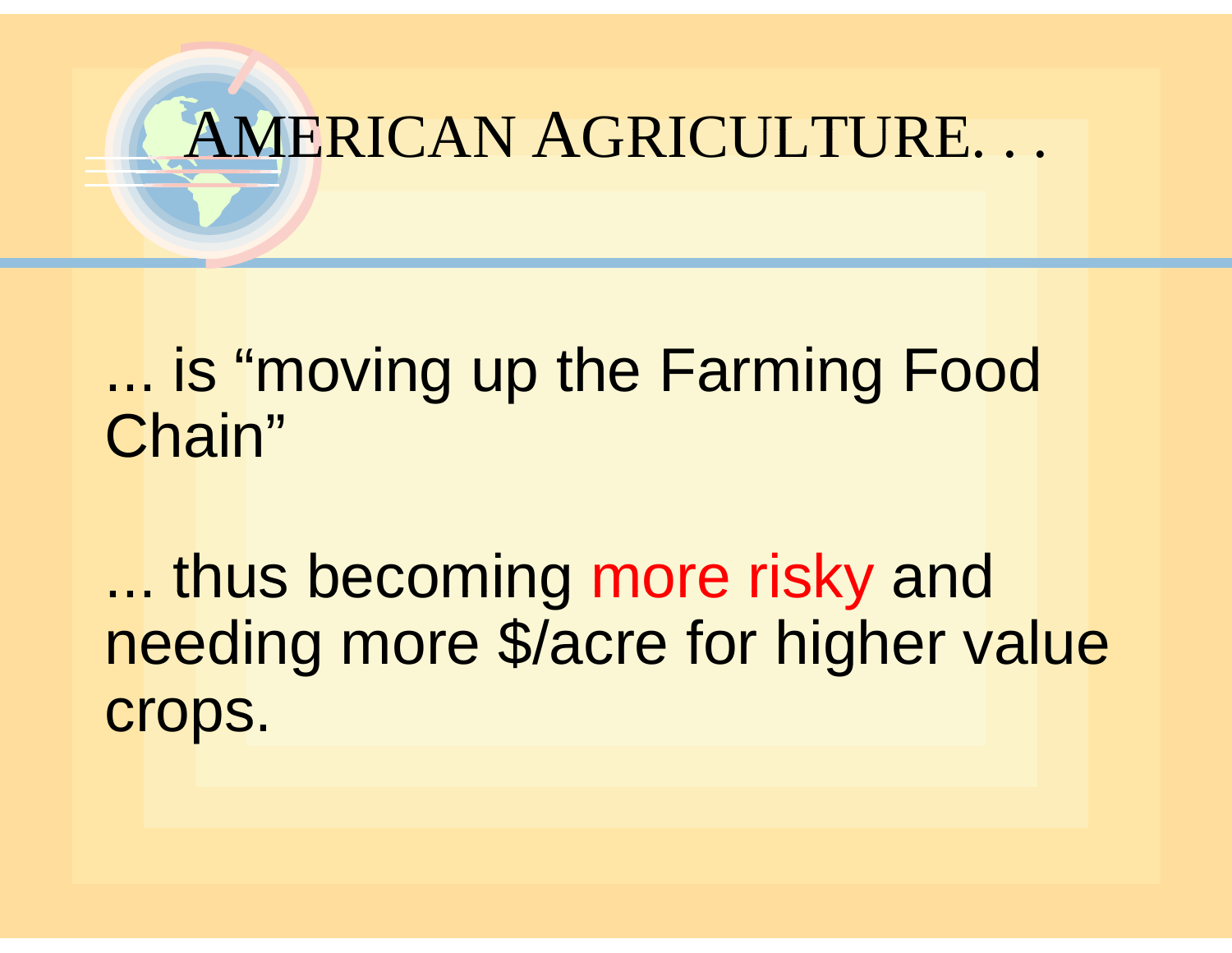

### *The* FARMING FOOD CHAIN

| <b>Development</b><br>stage | Crop<br>type                | Investment<br>asset fixity |
|-----------------------------|-----------------------------|----------------------------|
| 4th                         | High-value<br>perennial     | Very high,<br>highly fixed |
| <b>3rd</b>                  | <b>High-value</b><br>annual | High,<br>inflexible        |
| 2nd                         | Low-value<br>perennial      | Moderate,<br>flexible      |
| 1st                         | Low-value<br>annual         | Low,<br>very flexible      |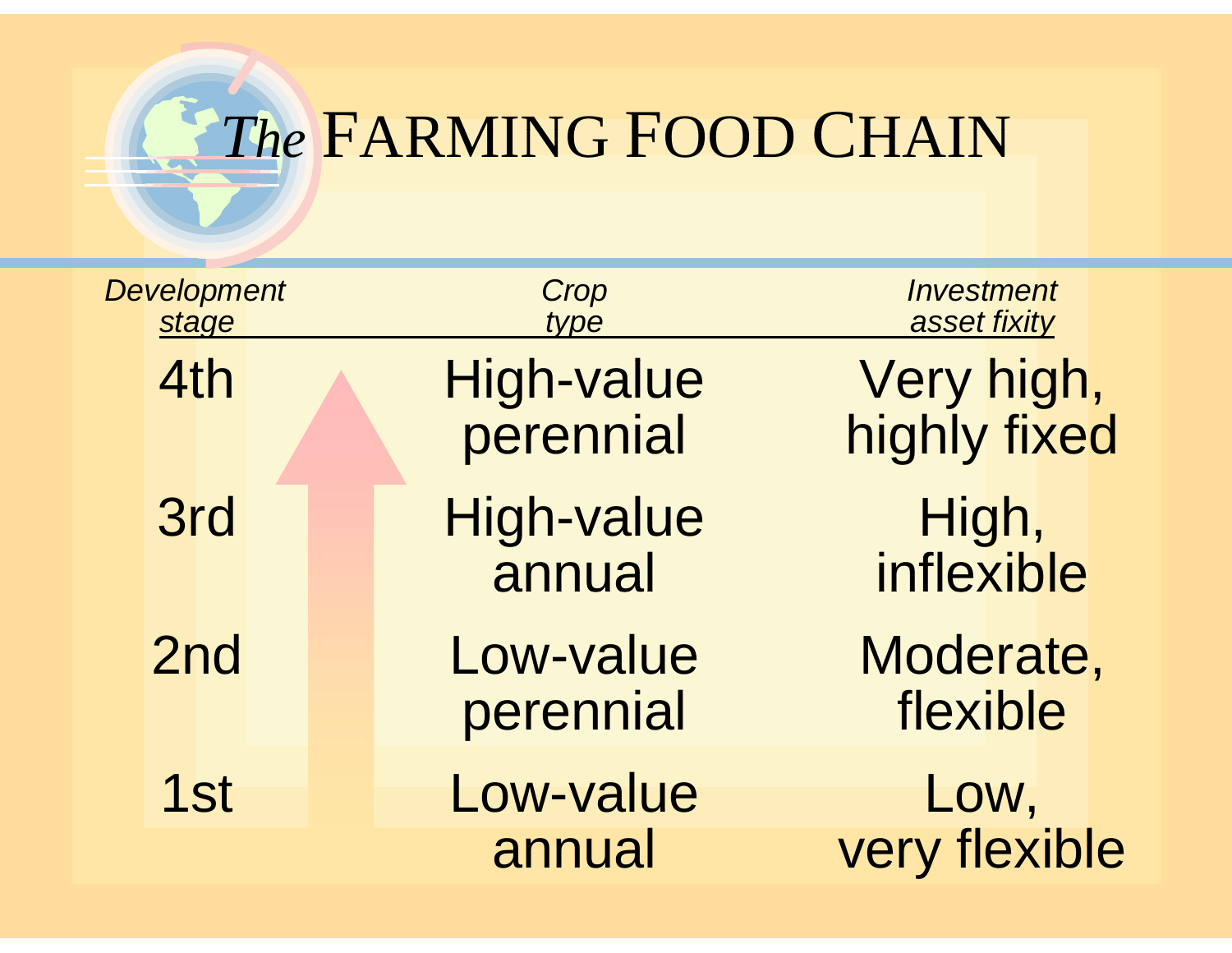#### **Irrigated % of U.S. Cropland, 1949-2007**

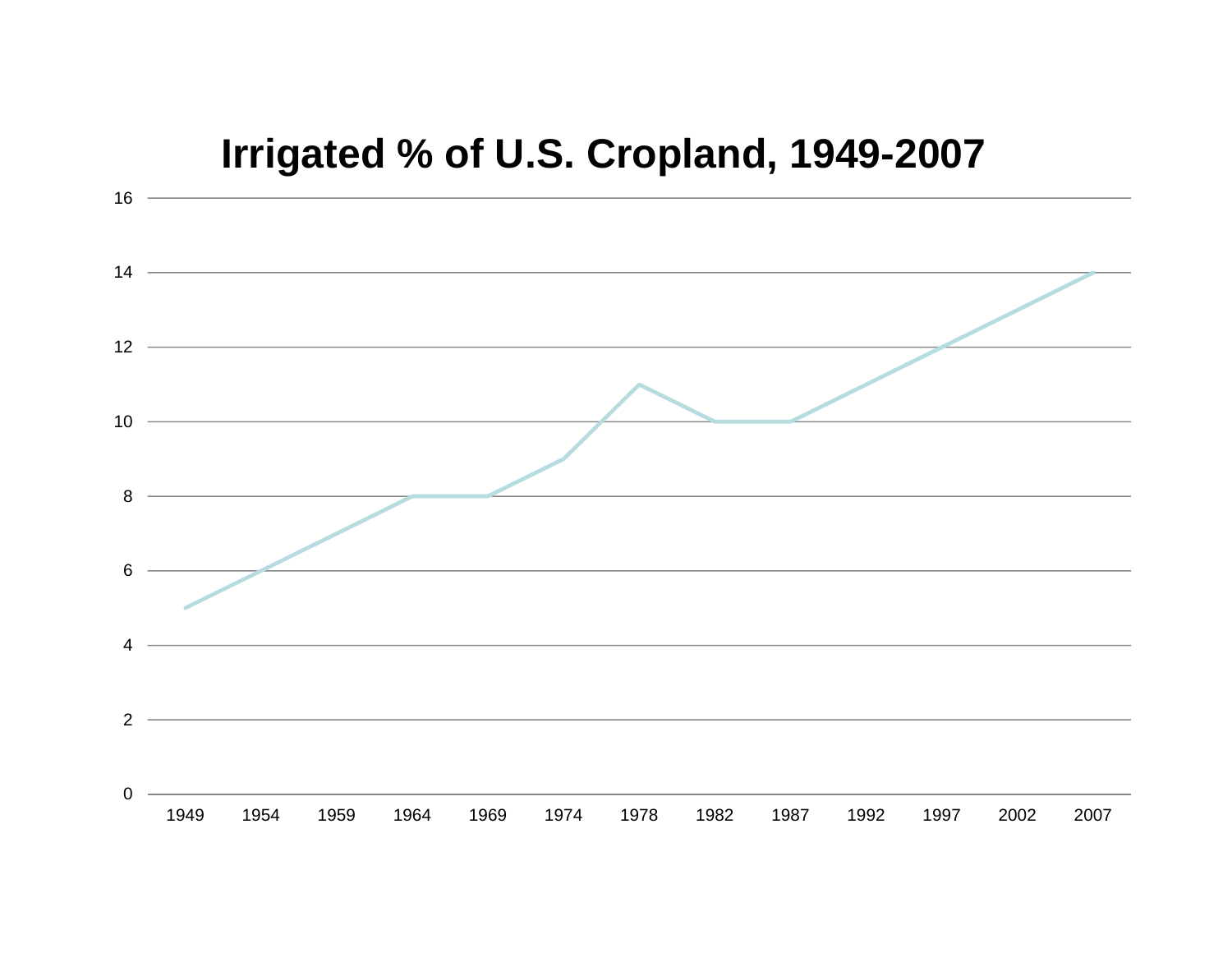### Prices of many commodities rose: Crude oil went up 640 % January 2002 to July 2008



1/ Food Commodities include grains, vegetable oils, meats, sugar, and other basic food commodities.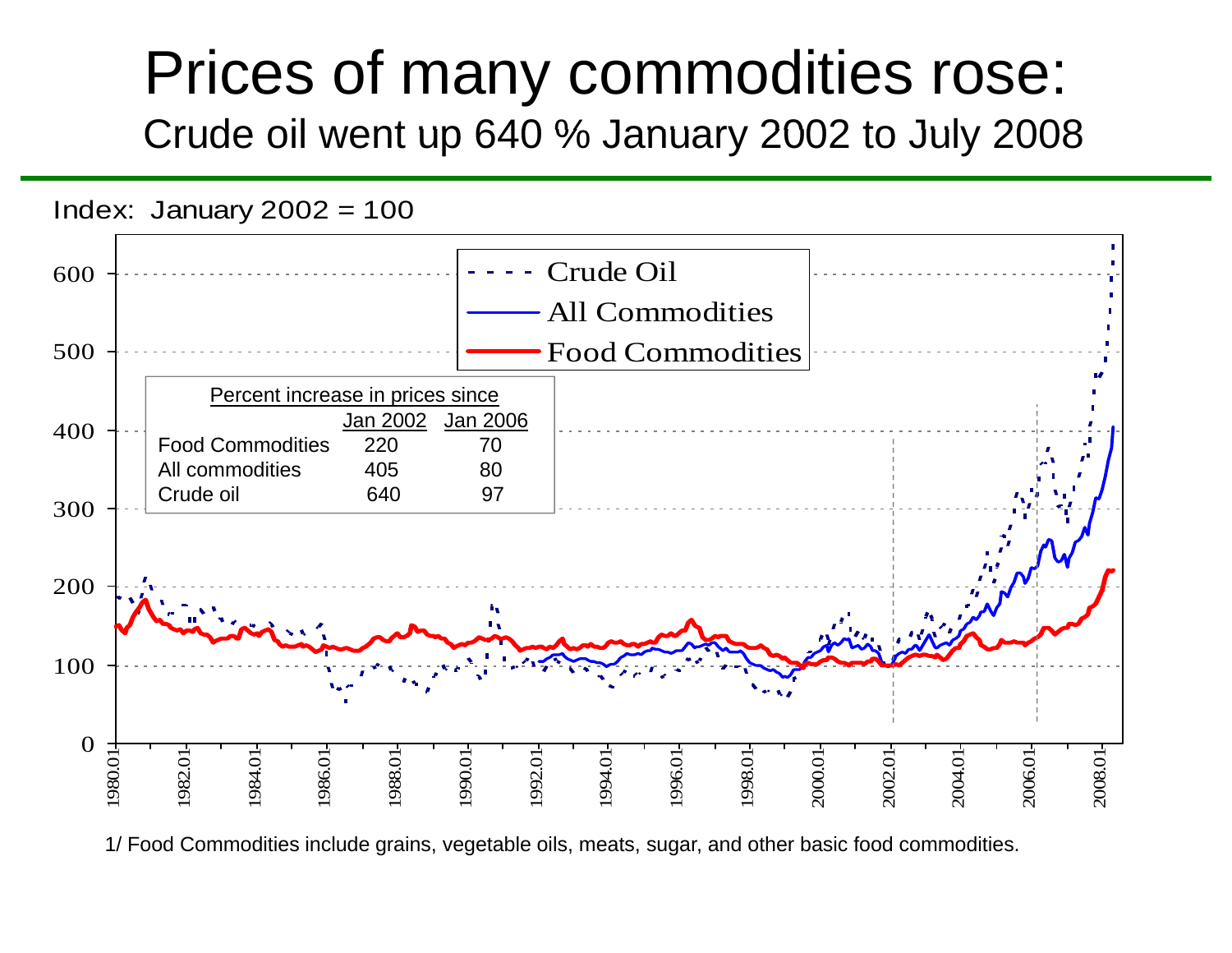### **Crop price increases: real vs. nominal**

Average of 4 crops (wheat, soybeans, corn & rice)

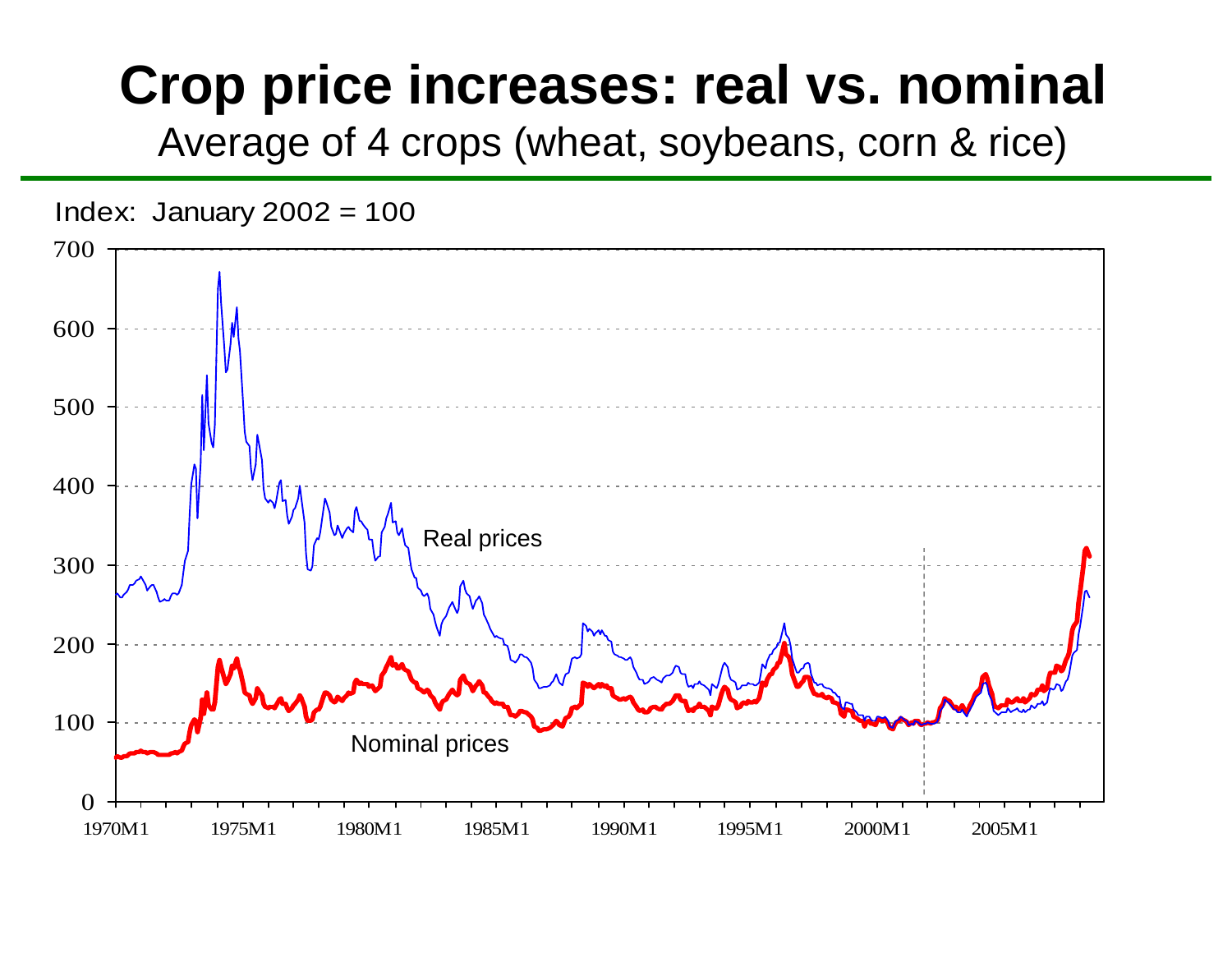### Other contributing factors

#### Strong:

- ¾ Policy changes (e.g., ethanol)
- $\blacktriangleright$ Increasing foreign exchange reserves held by importers
- **≻** Role of hedge funds, index funds, & sovereign wealth funds: affect demand and/or volatility?

Weak:

- $\triangleright$  Higher energy prices
- ¾ Weaker U.S. dollar
- ¾ Adverse weather reduced cro p production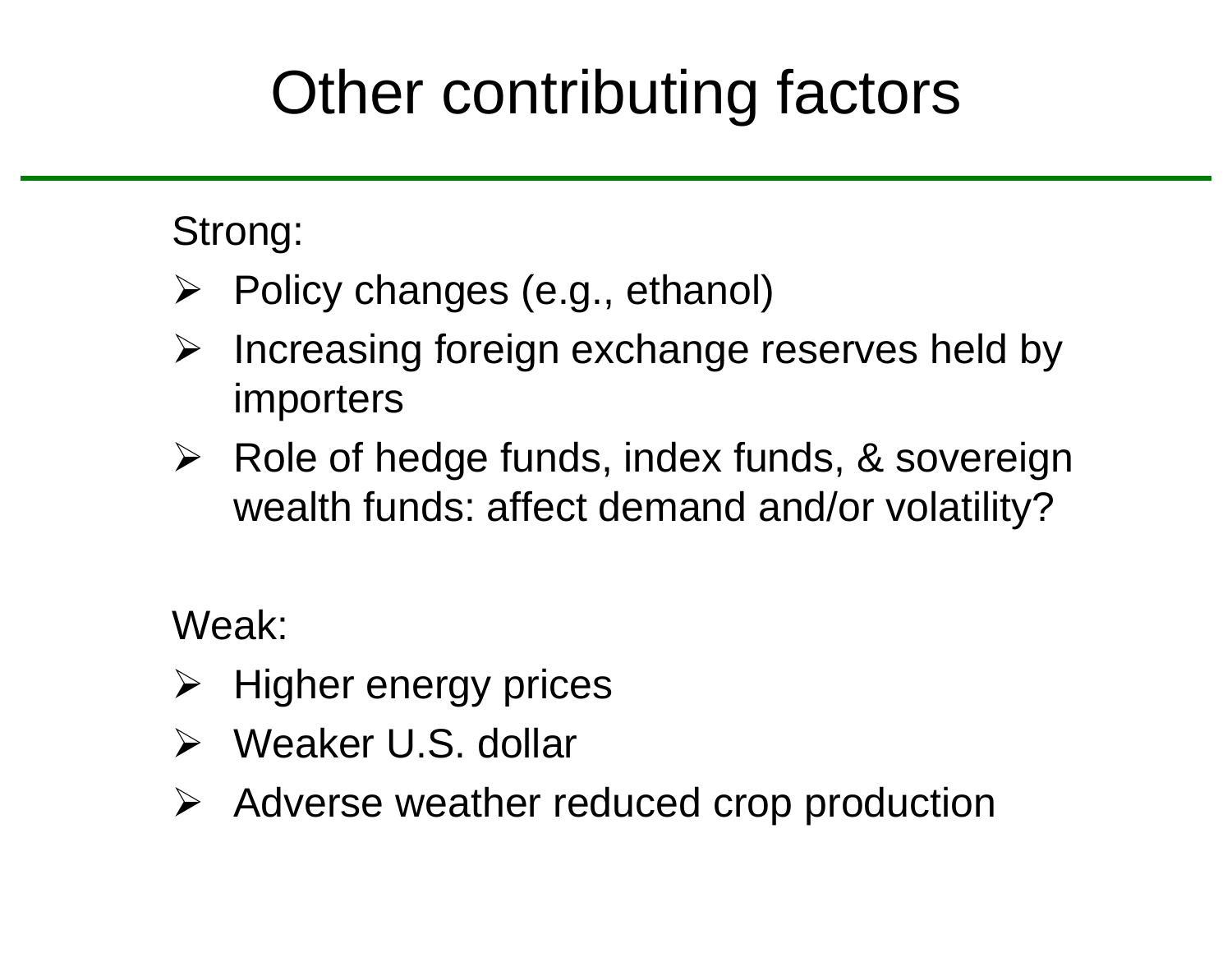# Foreign Exchange Reserves

**Em erging Asia: Foreign exchange reserves**

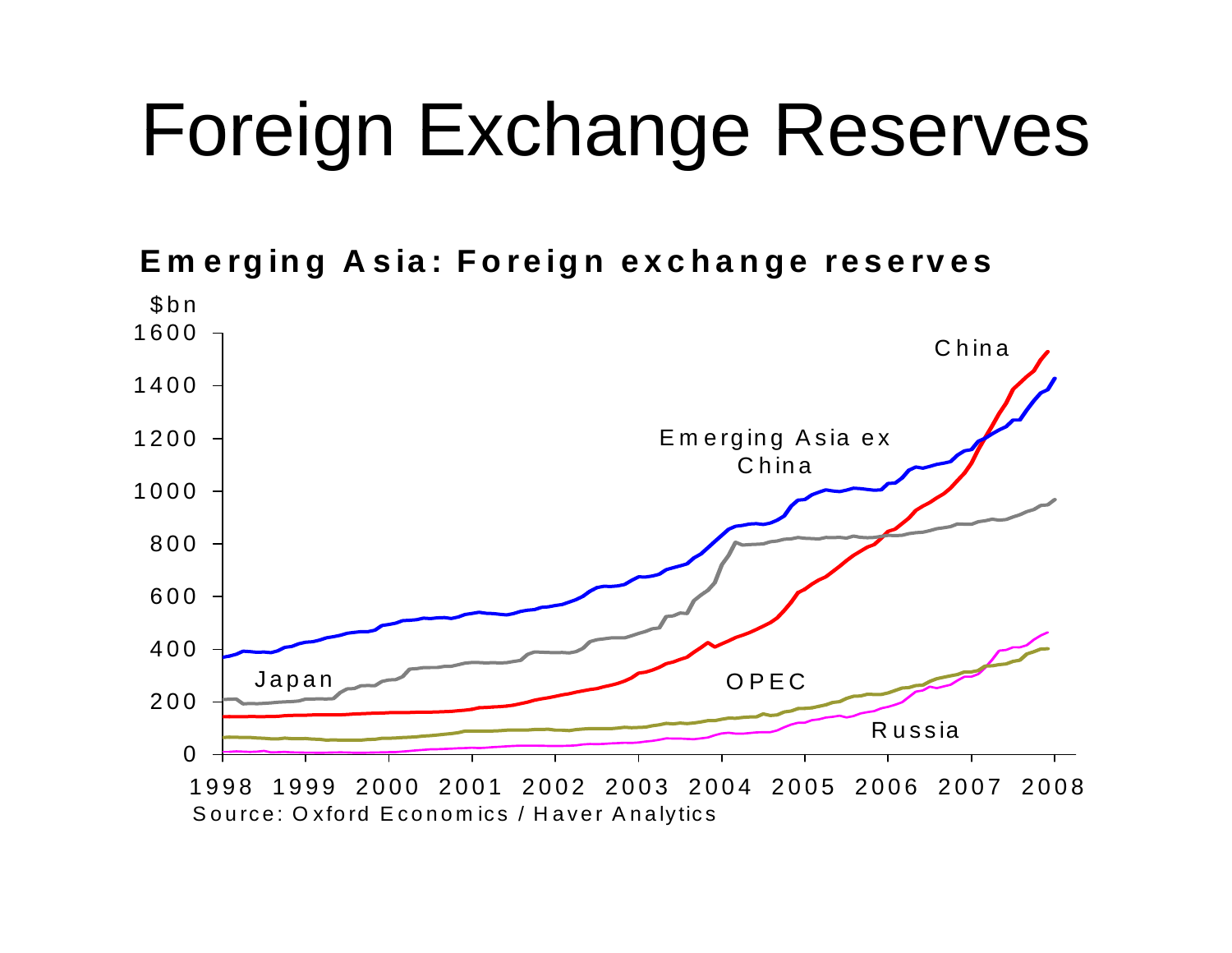What do these changes in agricultural markets mean to U.S. vegetable producers? . S. vegetable producers?

1 - Income risks are increasing 2 - China is competitor now, customer later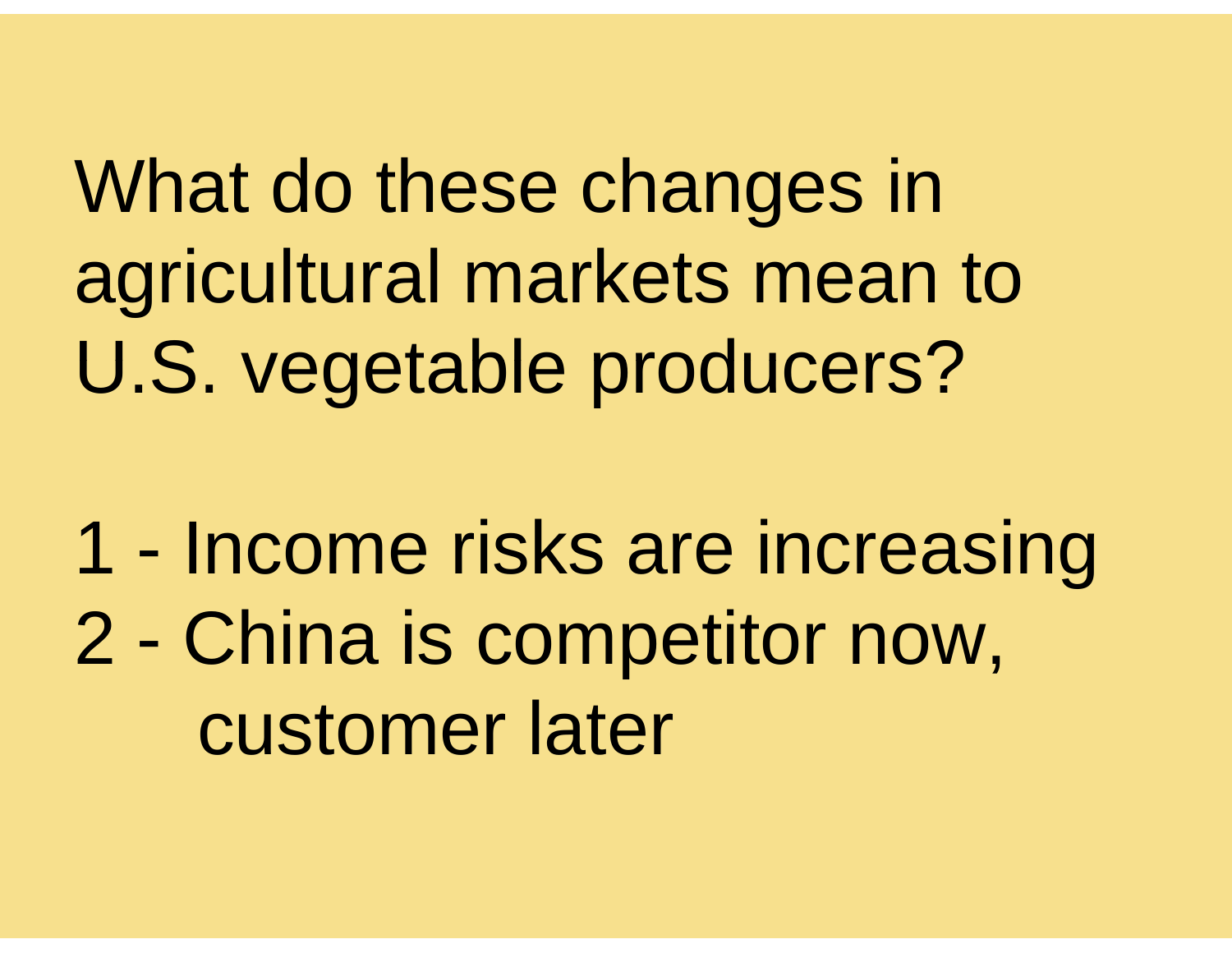# How are producers responding?

- $\bullet$ Expanding size of operations
- $\bullet$ Diversifying crop portfolios
- $\bullet$ Forward contracting output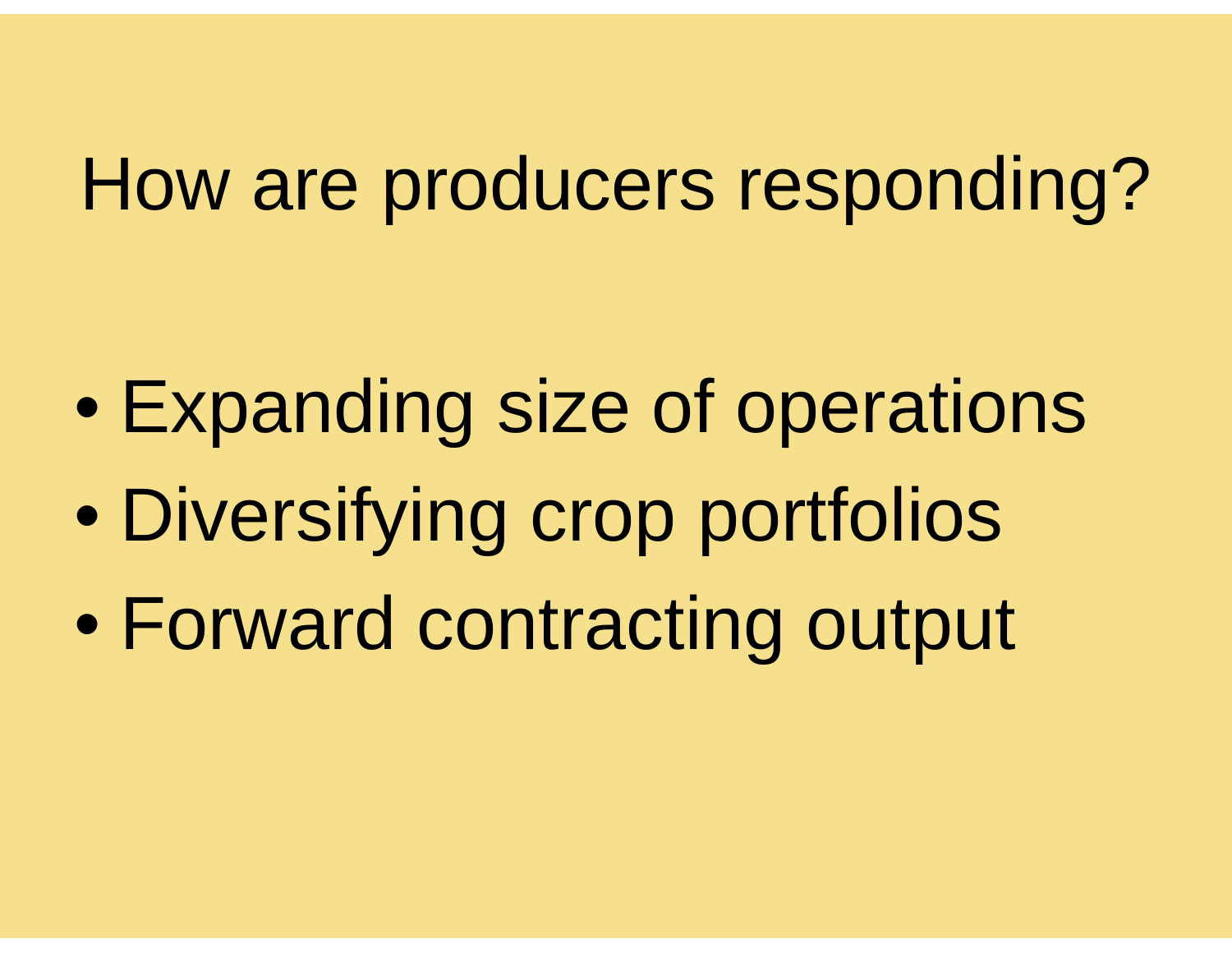### The Trend in Economies of Scale

*Sl tdSelect ed 1987 2007 Crops -Harvested acres-*Asparagus 160 240 y lettuce 194 949 1,815 *Florence medians, (weighted b* Eettuce 949 1,815<br>Tomatoes 400 820 *harvested acres).* Apples | 83 | 146 Almonds 1 203 450 Oranges | 450 | 1,113

Source: Census of Agriculture microdata